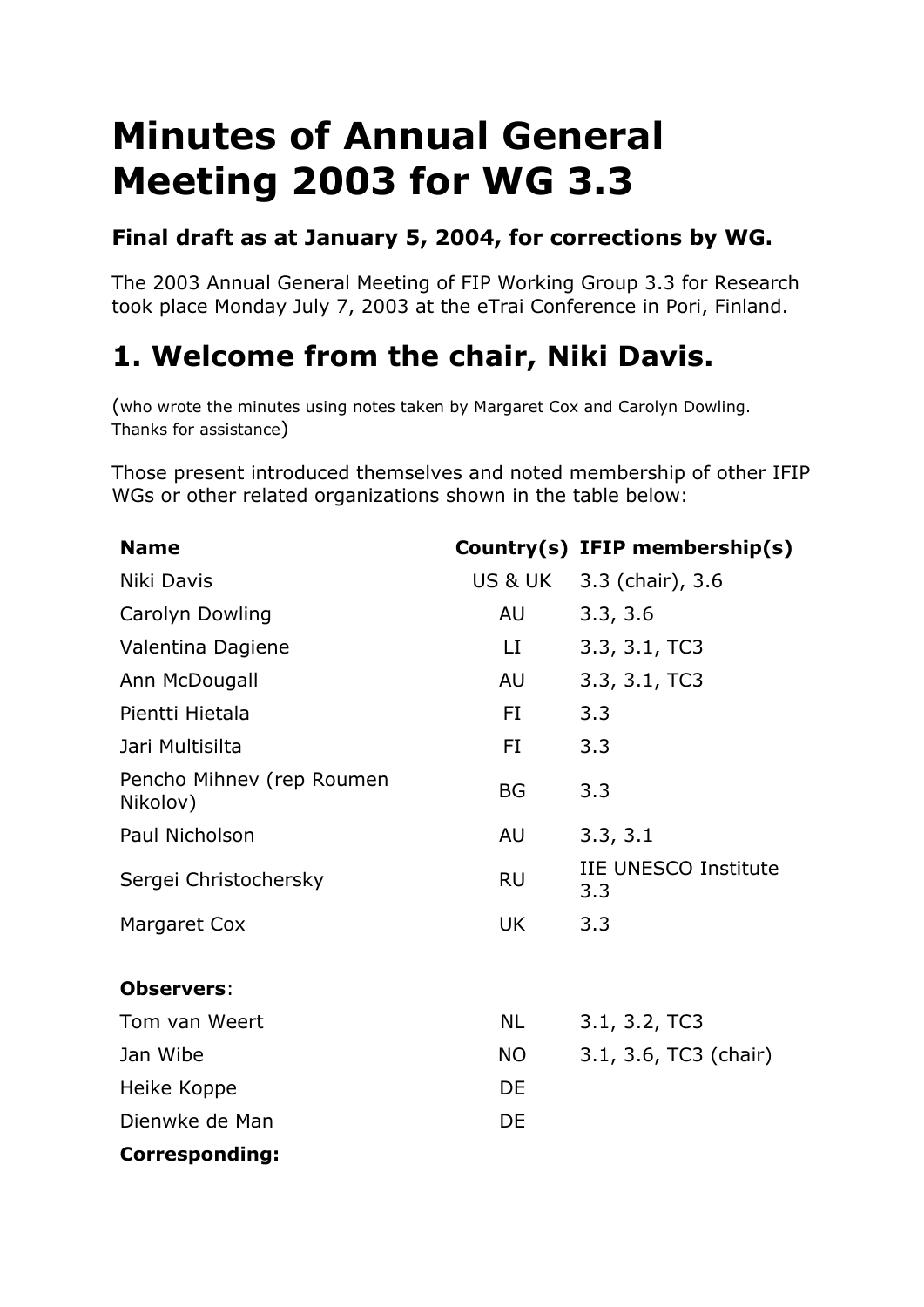| Panagiotis Zaharias   | GR        | 3.3      |
|-----------------------|-----------|----------|
| <b>Apoogies:</b>      |           |          |
| Rosie Bottino         | IT        | 3.3      |
| <b>Toni Downes</b>    | <b>AU</b> | 3.3, 3.5 |
| Elsebeth Sorensen     | <b>DK</b> | 3.3      |
| <b>Bridget Somekh</b> | <b>UK</b> | 3.3      |
| Paul Kirchner         | <b>NL</b> | 3.3      |
| <b>Retirement:</b>    |           |          |
| <b>Bob Lewis</b>      | UK, CH    | 3.3      |

It was noted that an IFIP grant requested through TC3 was supporting two members to attend eTrain and the AGM: Valintina Daginene and Sergei Christochersky. Niki, Jari and Mikko had collaborated with this proposal in January while at the Melbourne conference with support from Jan Wibe (TC3 chair) and the WG chair thanked all those who had worked to make this possible and these delegates for their participation and noted that they would make reports after the conference. This could be requested for a future conference again in the same way.· Action: Chair to request similar support for 2004 conference (PS done)

It was also suggested that this information should be made available on the conference web site. It was also suggested that companies, including Microsoft, be approached for sponsorship of people from lower income countries.

**Action**: Volunteers to seek sponsorship for WG activities are requested to email the chair with their plan and this is strongly encouraged.

### **2. News from IFIP Technical Committee 3 for Education**

(the committee of which WG 3.3 is a working group) was provided by Jan Wibe (chair) and Tom van Weert (advisor to working groups).

- The WG chair had reported to TC 3 the WG activities including the WG change in scope (see below) at the meeting immediately preceding the eTrain conference. TC 3 had accepted the WG report.
- Tom van Weert reported on the TC3 Strategy Working Group noting that interaction with TC3 and other working groups is essential and an activities grid is being created to facilitate this. National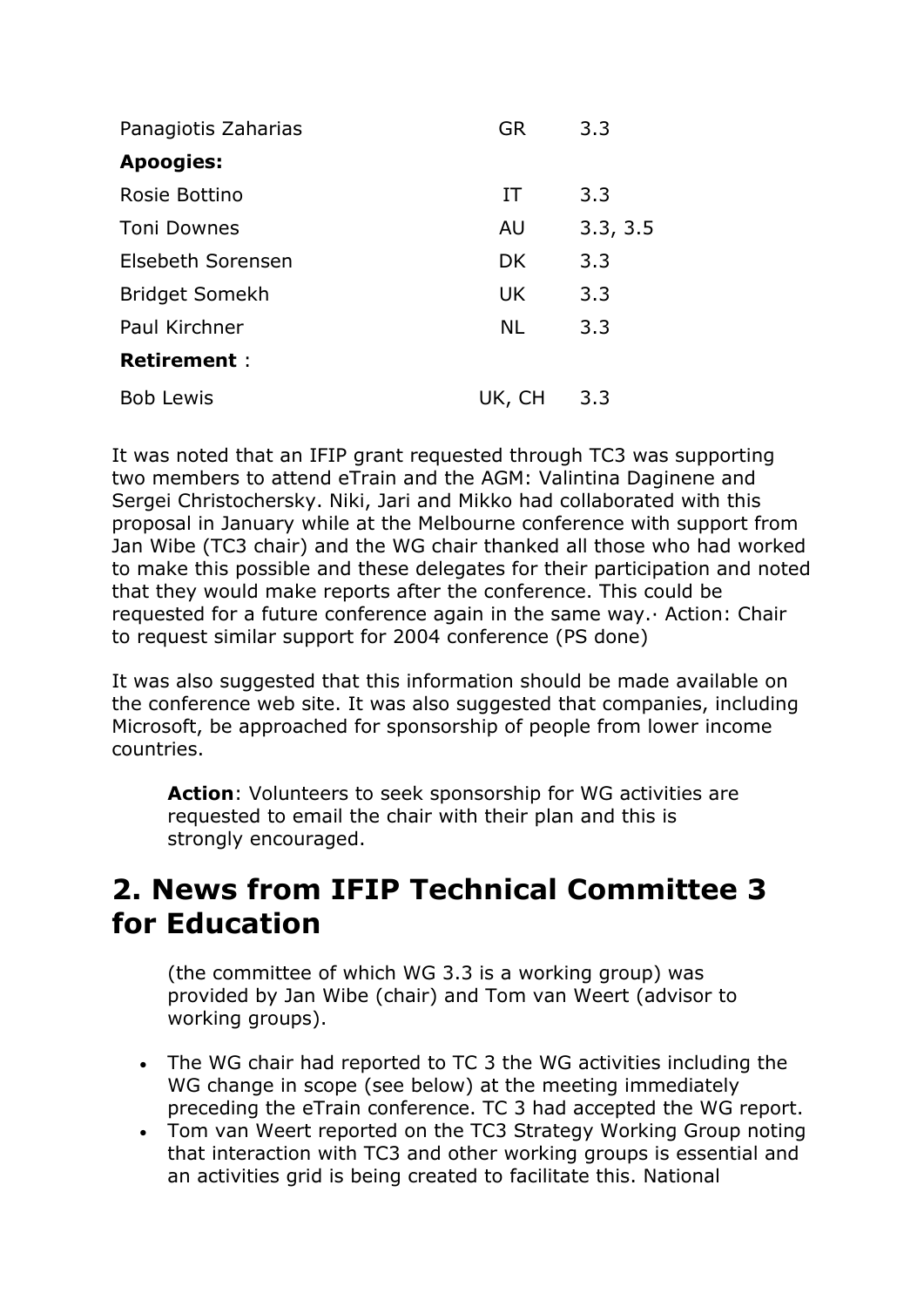representatives are under utilized and interaction with other bodies is encourages such as UNESCO. The core group of officers of TC3 is: Jan Wibe (chair), Anne McDougal (liaison with national representatives), Tom van Weert (support for WGs), Bernard Cornu (liaison with UNESCO), Raymond Morel (web communications).

• Sergei Christochersky, IIE UNESCO Institute, Moscow, Russia, welcomed the encouragement for closer links with UNESCO and noted the role of the UNESCO Institute in Moscow and field office in Bangkok, Thailand. He provided the chair with copies of strategic reports including one guiding the development of distance education in universities. These centers need experts on specific themes as they emerge and advice on new ideas and directions to take. Tom van Weert noted the activities grid for working groups and the newly emerged theme of Lifelong Learning in particular. Margaret Cox asked how the WG could link with UNESCO better and Jan suggested that Margaret become contact facilitator.

**Action**: Margaret Cox to become WG3.3 contact facilitator with UNESCO in collaboration with Sergei and Niki.

- Jan raised the issue of the World Conference in Toulouse, even though TC3 is not a major participant, and suggested that WG 3.3 consider leading a specialist workshop. This was discussed and the WG decided against participation in WCC,04 although individual participation was encouraged.
- Jan and Tom were thanked for their support and attendance at the AGM and beyond.

### **3. Membership of WG 3.3 was discussed.**

- No new members were proposed because no corresponding member had attended enough conferences. It was noted that different roles could be acceptable to increase participation, especially from low-income countries. The role of corresponding members was also noted.
- One retiring member, Bob Lewis, was noted and thanked for his work in IFIP and in WG 3.3 throughout many years.
- All three members proposed in Melbourne AGM had been accepted by their country and TC3 and will be taken to the IFIP council (now confirmed). Anne, Valintina and Toni were congratulated.
- The WG 3.3 web site at http://education.deakin.edu.au/ifipwg3.3/ has a section for member to input and update their personal information and it was noted that some members had yet to do so. The AGM was reminded that we had already agreed that web site entries were necessary to maintain membership in WG 3.3. Where this is impossible due to local challenges with technology, then an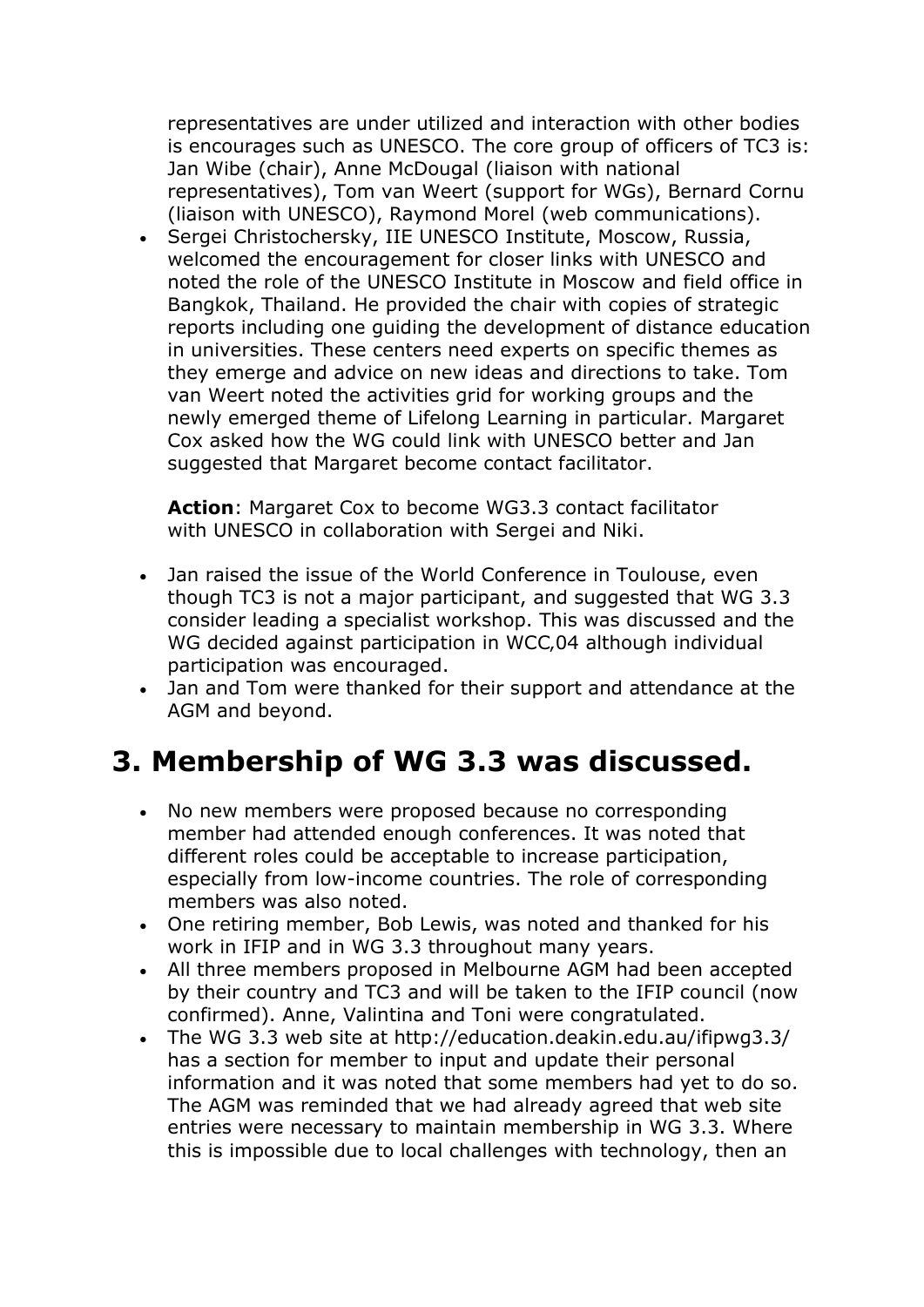email to Paul Nicholson with the full relevant details may be acceptable.

### **4. WG Conferences and Meetings**

#### **a. eTRAIN in Pouri in July 2003**

The AGM gave a vote of thanks to Jari for his leadership of eTrain. Paul Nicholson (a proceedings editor) gave a report on the progress of the proceedings and noted that draft report from the focus groups must be submitted by the end of July. Paul was thanked for his work and leadership. Margaret was thanked for her work on the program committee.

#### **b. Working Conference joint with WG 3.6 on distance education ŒLocal and global' Genoa, Italy, 2004**

- Niki noted that the planning was not as well as advanced as had been hoped and it is likely to take place in the autumn. (The time is now confirmed for early October)
- An alternative collaboration with WG 3.5/3.1 conference in Hungary in July was discussed associated with the annual TC3 meeting and rejected. A virtual conference was discussed and supported by the WG.

**Action**: The 2004 meeting to take place in Genoa if possible, but if not then plan a virtual activity and meet at WCCE,05 in July in South Africa.

#### **c. WCCE 2005 July 4-7, Stellenbosch University, South Africa**

• See notes below and it looks likely to go ahead (yet to be confirmed in January 2004). The conference was discussed along with suggestions for looking for additional financial support.

**Action**: Margaret Cox to discuss World Bank or other sponsorship with Jan Wibe.

**Action:** WG 3.3 members to be asked for suggestions when the plan become clearer plus a volunteer for liaison with South African committee

#### **d. 2006:**

The AGM discussed a meeting with Asian connections, possibly a link with ICCE in that region. Paul suggested seeking a member from China and undertook to find a name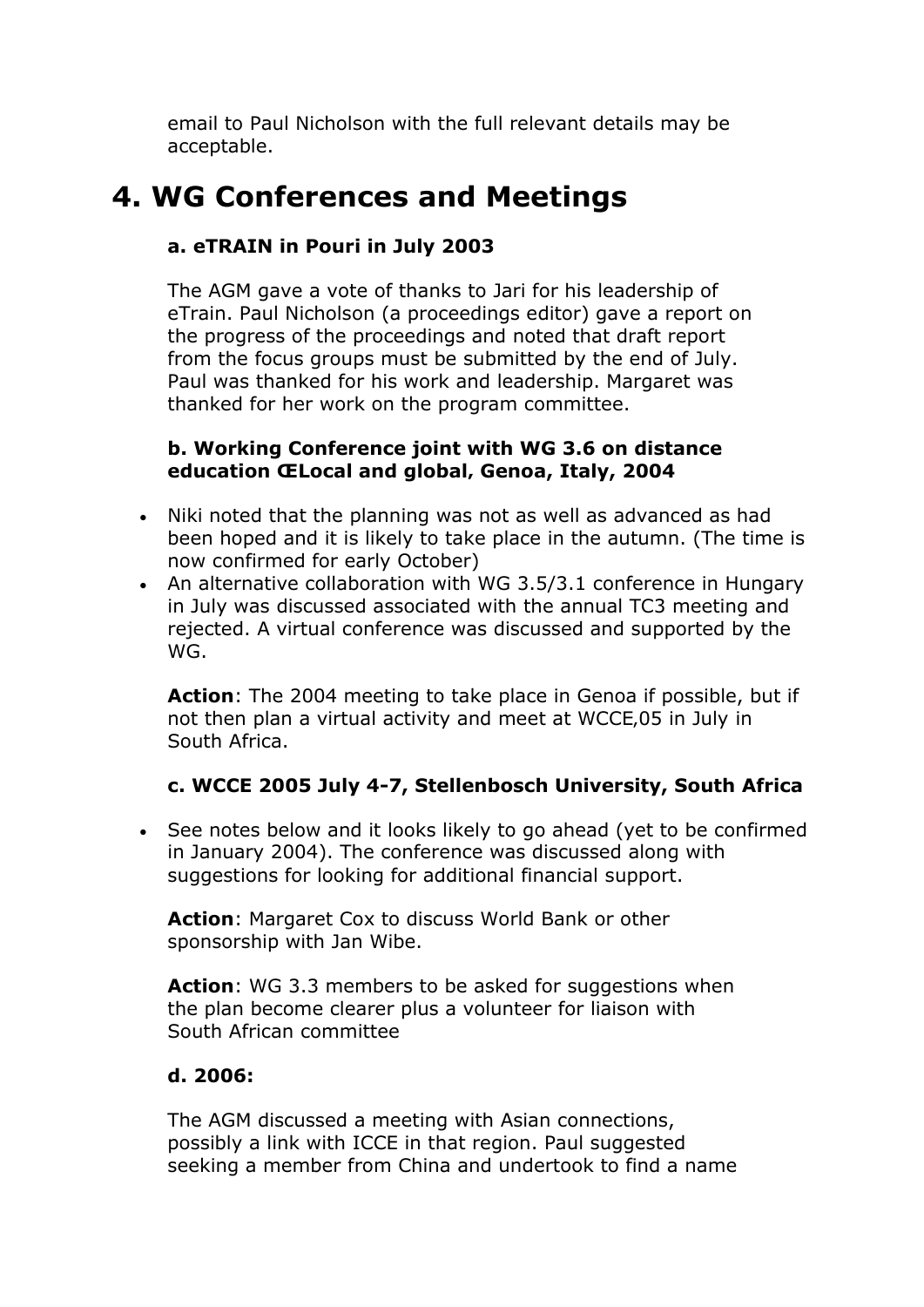to contact (PS done). Sergei suggested this and/or a meeting in Moscow at the same time as an event there. The group supported further work to advance their proposals for 2006/2007.

**Action:** Members to bring proposals for a meeting in 2006 to AGM in 2004.

Action: Chair to invite new member(s) from Asia.

### **5. Communications**

#### **a. Web site and email list**

Paul Nicholson reported on the mailing list and web site. The web site has been up for 12 months with him at Deakin University in Australia, but only about 50% of members had added their details. There had been a few problems with the mailing list but this was now resolved.

New items to be added to the web site can include publications and Kluwer (IFIP's publisher) has agreed this for PDF versions. The chair welcomed this development and noted that this would support the working group activities to become more coherent.

The lag in adding AGM minutes to the web site was commented on, and the chair gave her apologies!

**Action**: Paul to send an email to WG on the list to tell us how to add out publications and a recommendation for how to start.

**Action**: All members to complete their detailed entry on the web site as previously requested, or to be retired from the WG!

**Action**: AGM minutes to be added to the web site in a more timely fashion. Chair to send Paul AGM Melbourne minutes to load on web site.

The chair warmly thanked Paul for his energetic work on behalf of the WG.

Document development and exchange with comment feature was discussed and it was noted that the TC3 web site under development is setting up a discussion board with a plan to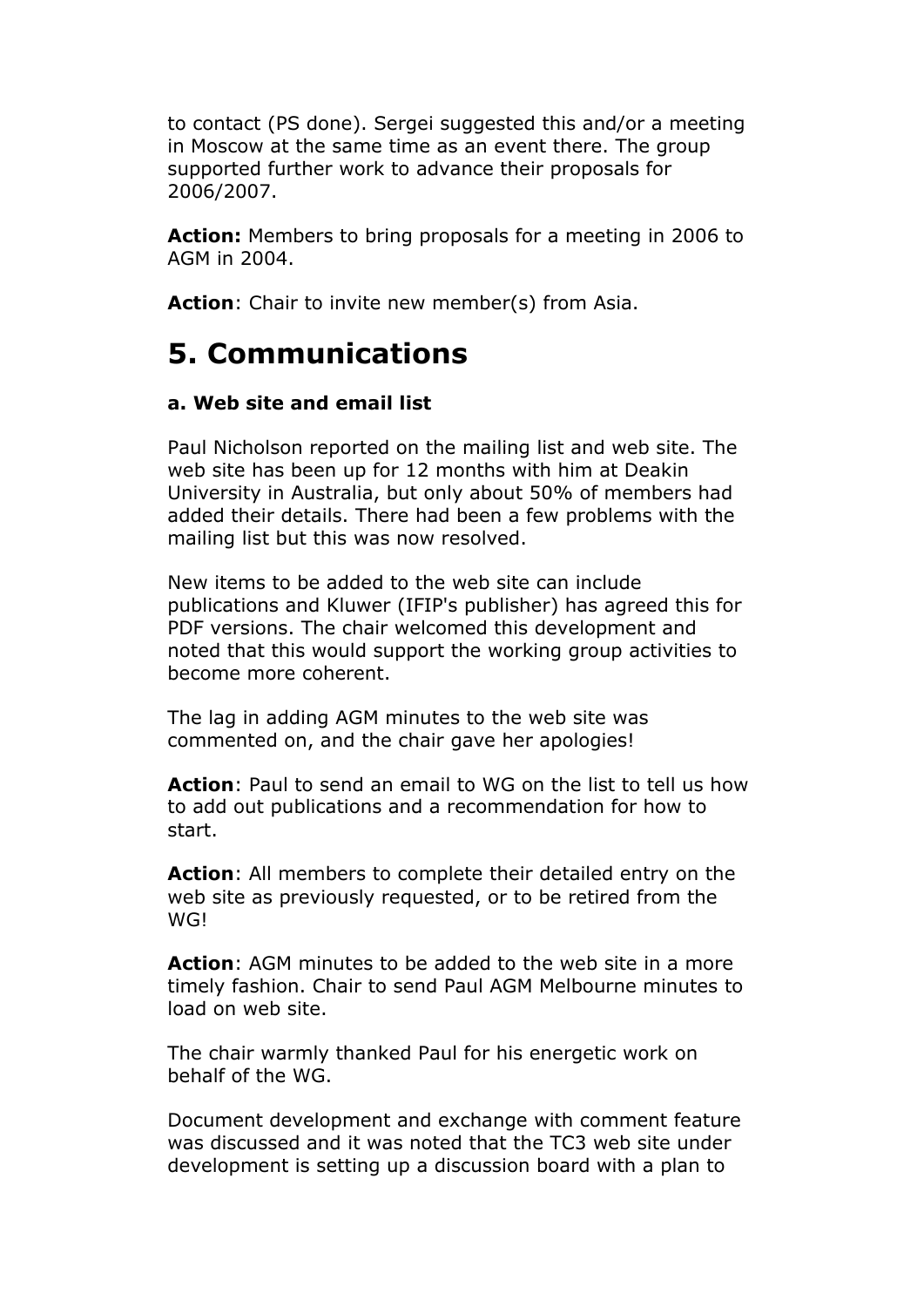include discussions on outcomes from Focus Groups at working conferences.· Action: Details of TC3 web site discussion board to be posted on email list and WG web site when they become available from TC3.

#### **b. Widening our network within IFIP (All)**

The chair encouraged the members to link with other working groups and agencies as discussed above under TC 3 business. Those present noted their links and these are provided in the table above and the value was noted by members especially Sergei. Special challenges for regions and nations such as Ethiopia and India were noted and the WG expressed a wish to respond to their needs.

**Action**: Members to email Paul with additional information on their relevant memberships/links and/or put it in their personal entry on the WG web site.

### **6. Publications**

**a**. **Rosa Maria Bottino has volunteered to lead a special issue of Education & Information Technology** (E & IT is the TC 3 journal). Rosa will circulate a theme to the WG and members to suggest leading authors on this theme, including themselves. The process for refereeing was not known at the AGM and it was noted that it would be good to have a formal process for refereeing.

**Action**: Rosa to develop the theme and email as noted above.

It was also noted that a formal process for membership of the Editorial Board of the journal.

**Action**: Margaret Cox will communicate by email with Carolyn who will raise this with the editor of E &IT (Deryn Watson)

#### **b. Teacher of the future Melbourne conference**

(PS The book edited by Carolyn Dowling (3.3) and Kwok Wing Lai (3.1) is now published and with delegates. Thanks to Caroline for her work for 3.3)

#### **c. ETrain Pouri conference proceedings**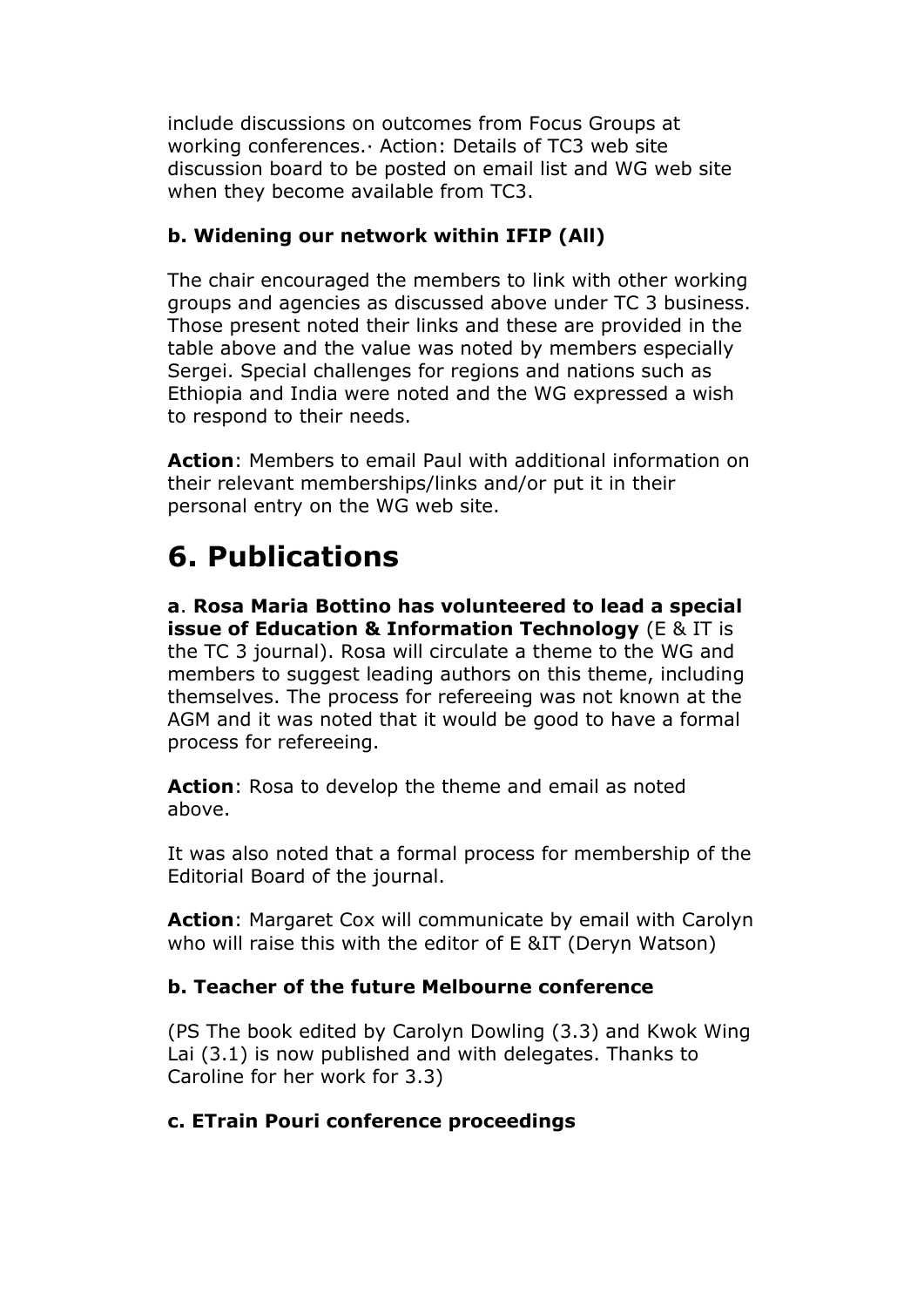Progress noted earlier. The proceedings are being edited into a book to be published by Kluwer by four editors (Paul and Jari for 3.3). (PS the contract was signed in December and book editing was nearing completion)

Jari was congratulated on the pubic relations activities associate with eTrain.

# **7. Activities**

a. Support for WCC statement on youth and technology use was discussed, but it was not clear what role WG 3.3 could play.

b. Melbourne conference Focus Group recommendation on raising the status of teachers was discussed. Margaret noted that the Focus Group on this topic at Melbourne plans to generate a paper for a journal and will circulate the outline already generated to member of that Focus Group. They will circulate the final draft version to the WG.

**Action**: Margaret Cox to post the final draft version of the paper on the status of the teacher on the WG email list.

## **8. Date and location of next AGM**

If the 2004 working conference takes Place in Genoa Italy, then the AGM will be there. If not it will take place over the web in October 2004.

# **AOB**

- Congratulations to Jari on his recent wedding!
- Appendix of notes circulated for the AGM
- WG 3.3 mission and scope approved in January 2003:

#### **AIMS**

To provide a forum to identify issues and priorities for research and to map research policies arising from the differing cultures in IFIP Member countries.

Scope (amended Jan 2003)

Identification of research needs and topics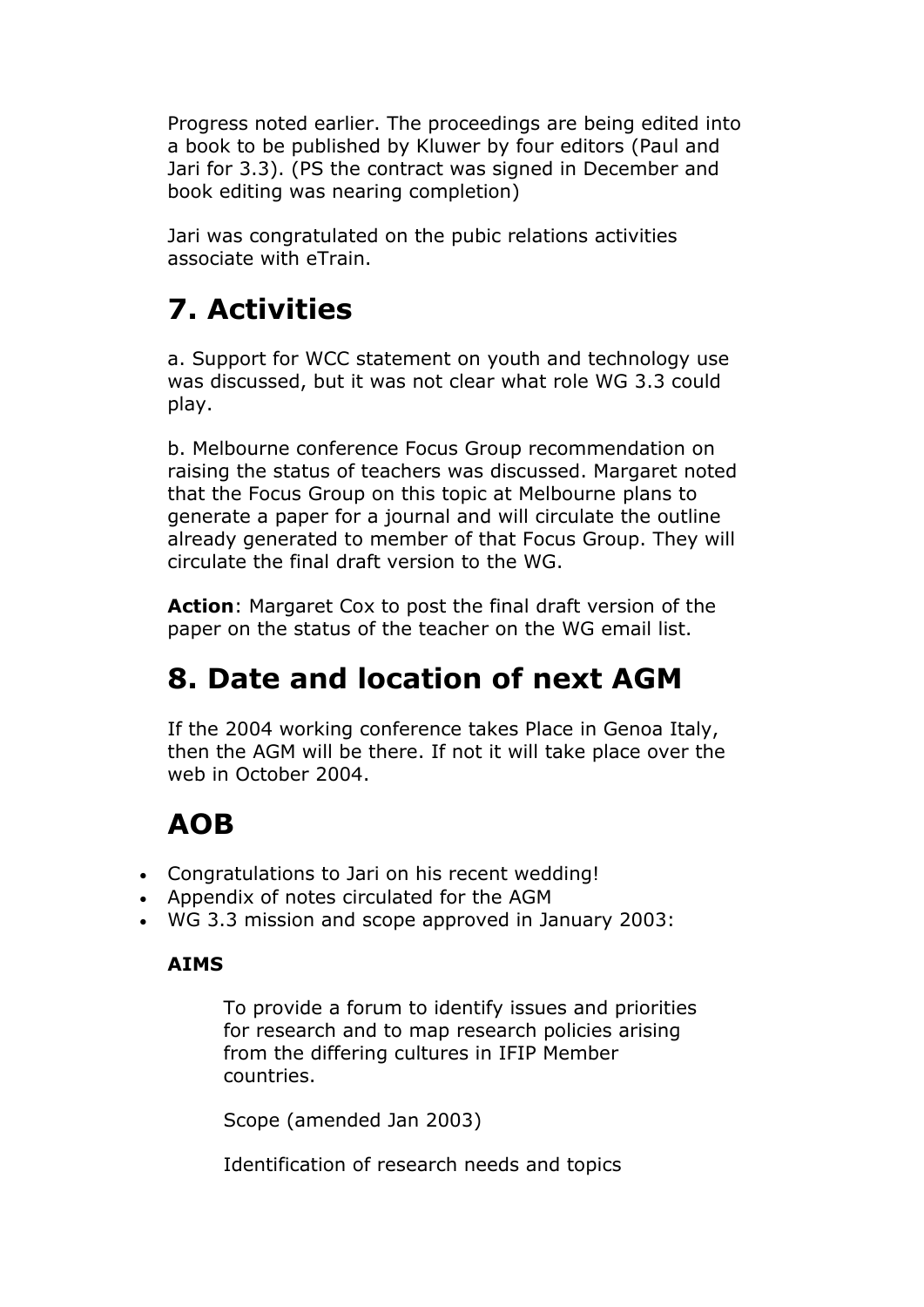- Research approaches and methods
- Making synthesis of the research on major topics in the field.
- Dissemination of research, which probably includes scholarly partnerships and links with the educational research communities
- *Notes on involving third world countries*
- Suggestions from South African conference leader:· London, Amsterdam, Frankfurt are key hubs in Europe for the third world and conferences there would help to keep travel costs down;
- Please send recognition to employer for recognition of any/major contribution;
- Please push information via email because that can be collected despite unreliable internet connections.

#### **TC 3 Strategy**

The following themes were identified by the strategy working group prior to this conference and TC3 meeting: Life long learning; open and distance learning, cost effectiveness, disciplines (art, science etc), learning styles, learning environment, learning visions, professionalism (profiles and skills), change management, local and global, social and ethical, knowledge based vs. competence based, curriculum issues, real life learning, educational policies, teacher education.

Also note involvement and potential contribution of TC 3. Technical Committee 3 for Education (chaired by Jan Wibe) works through three or four facilitators:· Working Groups consultant (Tom van Weert),

- National Representatives (Ann McDougal)
- Other IFIP Technical Committees (Jan Wibe)
- Other agencies UNESCO in Paris, UNESCO centers in Moscow and Bangkok etc. (Bernard Cornu)

#### **WCCE 2005**

Following commitment of South African Computer Society in mid July, the conference web site will be put up (PS Now up and was sent to WG) along with fliers and poster for printing in early August. July 2004, TC3 meeting with Call for Papers opens a week or two later (PS now delayed to January